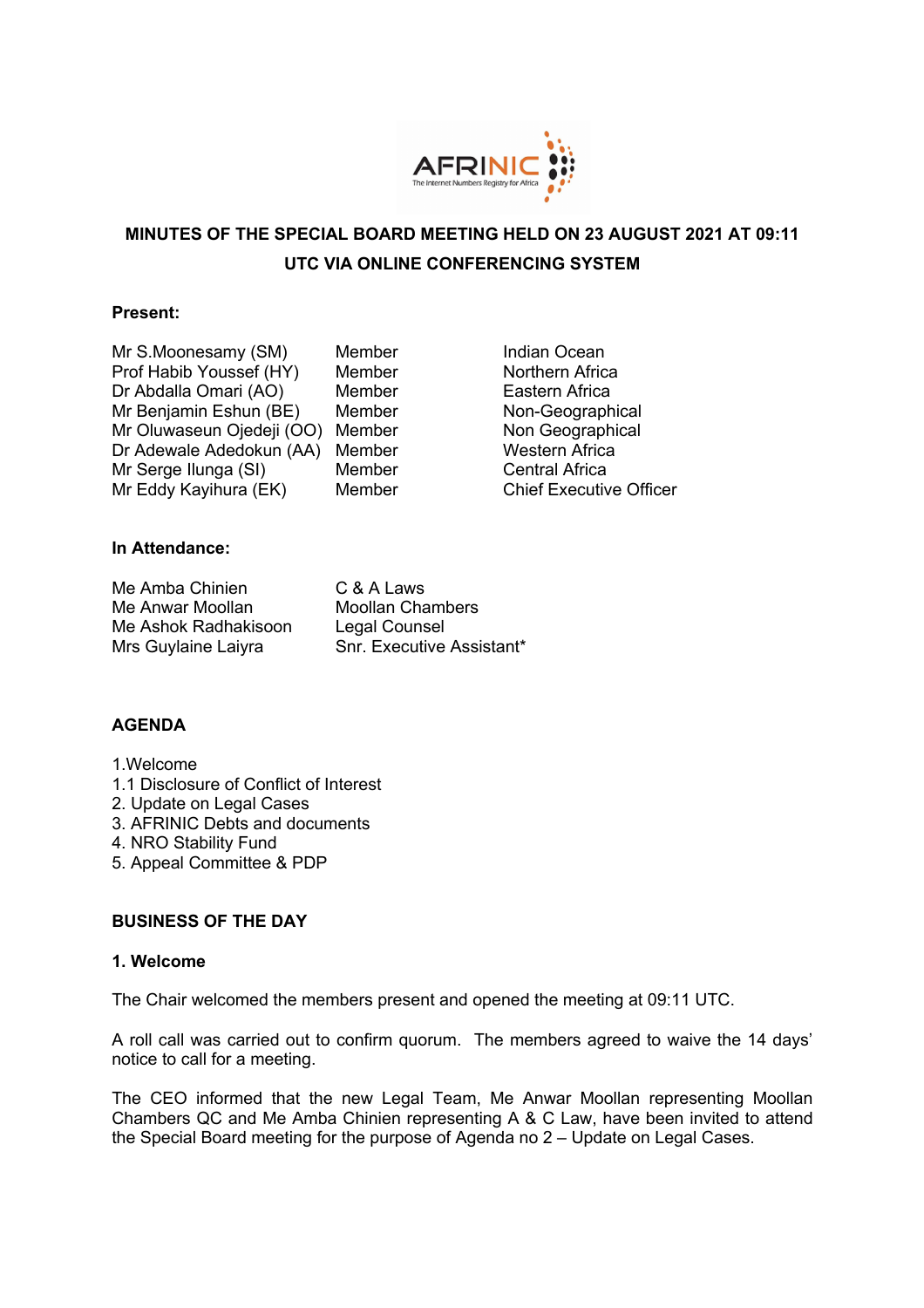### **1.1 Disclosure of conflict of interest**

There was no disclosure of conflict of interest.

### **2. Update on Legal Cases**

The CEO informed that the former Senior Legal Counsel Me Sanjay Bhuckhory informed his intention to leave pursuant to the recruitment of the new Legal Team, whereby one member is also a Senior Legal Counsel.

*Me Anwar Moollan and Me Amba Chinien joined the meeting at 09:15 UTC.*

The CEO introduced Me Anwar Moollan and Me Amba Chinien to the Board.

The new Legal Team made a brief on their work experiences and qualifications, with specialisation in litigation cases in Mauritius and abroad.

### [REDACTED]

*The CEO left the meeting at 09:25 UTC for a meeting with the Minister of ICT.* 

The Chair opened the floor for questions.

### [REDACTED]

*The CEO joined the meeting at 10:19 UTC. The lawyers left the meeting at 10:22 UTC.* 

The Chair thanked the Legal Team for having joined the special board meeting and answered all the questions from the Board Members.

The Board took note of the board paper with regards to legal representations and the status of the Legal cases as of todate. The approval of the Board is being sought as follows:

- A) The services of the same Legal Team be retained in all cases involving AFRINIC and Cloud Innovation Ltd, made up as follows:
	- *Solicitor: Dentons Firm of Solicitors – led by Me. Manon Mardemootoo S.A.*
	- *Counsels: Me. Anwar Moollan SC as leading Counsel and assisted by C&A Law Chambers together with Me. Ashok Radhakissoon as AFRINIC's external legal adviser.*
- B) For the purposes of ongoing cases, as well as potential litigations involving AFRINIC, the Chief Executive Officer be formally authorised to represent and take such actions on behalf of AFRINIC in the following terms:

*This is to certify that Eddy Mabano Kayihura, Chief Executive Officer at African Network Information Centre (AfriNIC) Ltd, also known as AFRINIC, (the "Company") is hereby duly authorised by the Board of Directors to take all actions that he may deem necessary for the defence and protection of the rights and interests of the Company as well as:*

1. *To instruct Counsel and Attorney-at-Law in order that they may enter all main actions, apply for all injunctions, whether interim, interlocutory, or perpetual, whether such*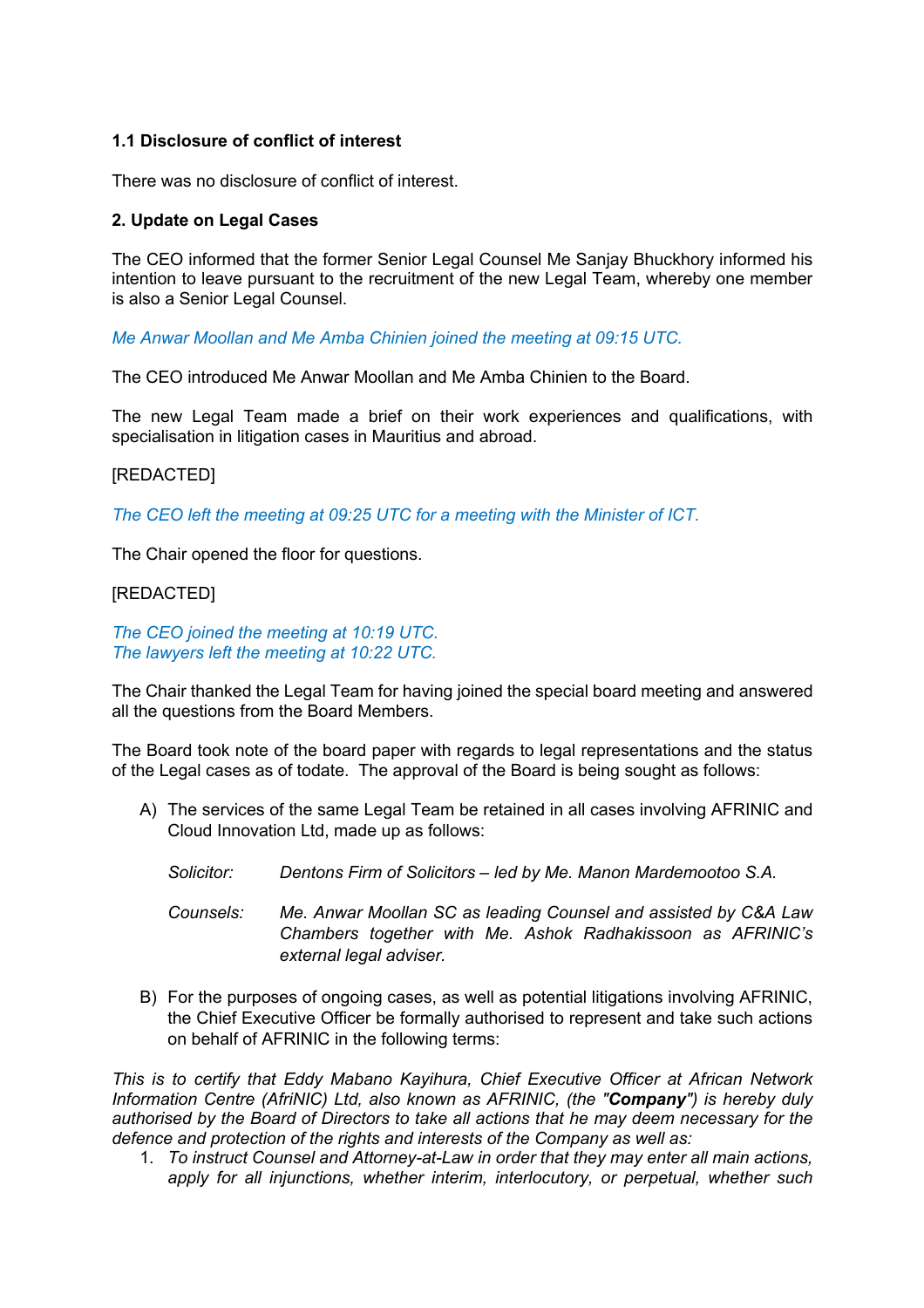*actions be based on tort or in contract, to apply for all remedies and reliefs connected with same, to claim all damages, make all seizures, attachments or execution of any sort (and whether provisional or otherwise), to allow same to be cancelled or annulled, to claim, state, contest, compound, finally settle and adjust all claims, to compromise disputes and refer same to arbitration, to sign and execute all necessary bonds, submissions, and references, and to enforce any award;*

- 2. *To appear for the Company before any Tribunal, Court or other body in Mauritius or elsewhere, either as applicant, plaintiff, respondent, defendant, third party or intervenient and to sign and grant any necessary proxy or proxies to any Counsel and Attorney-at-Law of the said Courts and prosecute and defend any suit or suits or other proceedings brought by or against the Company and to proceed to judgment thereon or to suffer judgment, by way of non-suit or default to be entered against the Company and any judgments, order or decree of any of the said Courts, to appeal to any Court of Appeal and/or to the Judicial Committee of the Privy Council and to give necessary securities and sign all necessary bonds upon such appeal, to initiate or defend or give up or withdraw any appeal or proceedings judicial or extra-judicial*
- 3. *To swear all affidavits and make all declarations judicial or otherwise, sign all petitions and applications, serve and accept service of any process as may be necessary or desirable at his discretion in connection with or incidental to the matter or matters referred to above and to perform all or any of the obligations imposed on the Company by virtue of the same;*
- 4. *To claim, state, contest, compound, finally settle and adjust all debts, claims, accounts, reckonings, and demands whatsoever between us and any person or persons whatsoever; and*
- 5. *To substitute and appoint one or more attorney or attorneys with the same or more limited powers, to remove such substitute or substitutes, and to appoint others in his or their places.*

*For avoidance of doubts, this power of attorney and/or delegation of authority shall apply to all cases directly or indirectly concerning or relating to the Company, whether on-going or to be lodged.*

After discussion, the Board resolved as follows;

#### **Resolution 202108.630**

**WHEREAS** the board has taken note of the Board Paper reference legal cases and legal representations dated 20 August 2021 and; **RESOLVED** as per the recommendations made therein.

Proposed OO. Seconded HY. Resolution passed.

YES Vote = SM HY OO AA BE AO EK NO Vote and Abstention = none

*SI lost connection at 11:17 UTC and resumed at 11: 42 UTC.*

#### **3. AFRINIC Debts and documents**

The Board took note of the board paper with regards to the different sources of funding being proposed to AFRINIC during this period and the need to recognise the debts.

The funding is part of the present fund-raising exercise, as previously approved by the Board of Directors pursuant to Clause 4 of the Bylaws.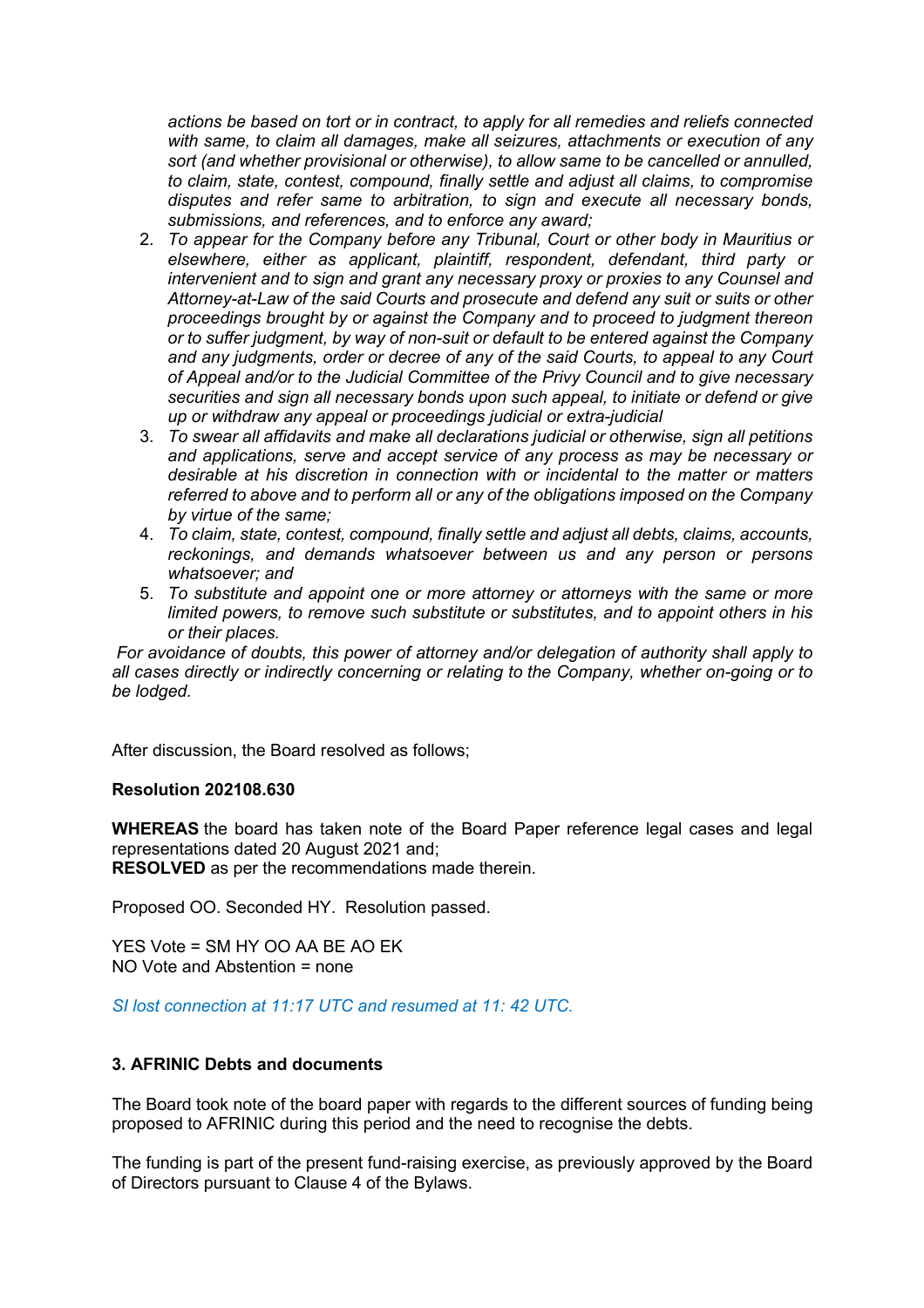After discussion, the Board decided to allow Management to accept funds as follows;

(i) donations and fundraising activity being conducted by some of its members from outside its jurisdiction

(ii) resource members proposing to pay in advance their membership fees, requests received to pay up to 3 years in advance

(iii) other stakeholders proposing to provide loan to AFRINIC at no interest rate

The Board further authorised the CEO to sign a recognition of debts with third parties in favour of those donors.

### **Resolution 202108.631**

WHEREAS the Board has taken cognizance of the financial crisis being faced by the Company as well as the various sources of funding being offered;

RESOLVED to authorize the CEO to enter into recognition of debts with third parties to a maximum amount of USD 600,000 to enable the company to be kept afloat pending the disposal of the damages cases entered by Cloud Innovation Ltd against AFRINIC.

Proposed HY. Seconded BE.

YES Vote = EK HY BE SM AO SI OO AA  $NO$  Vote and Abstention = none

#### **4. NRO Stability Fund**

The CEO briefed the Board on the NRO Stability Fund.

#### **5. Appeal Committee & PDP**

The Board took note of the feedback received from the Policy Development Working Group with regards to the review of the Appeal Committee Terms of Reference Version 3. As such, the Board reviewed and approved the amended Terms of Reference Version 4 pursuant to the feedback exercise.

#### **Resolution 202108.631**

**WHEREAS** the Board of Directors has taken note of the feedback from the Policy Development Working Group with regards to the Appeal Committee Terms of Reference Version 3;

#### **RESOLVED** that

- 1. The Appeal Committee Terms of Reference Version 3 dated 08 July 2021, be revoked with immediate effect.
- 2. For the purposes of Section 3.5(1) of AFRINIC's Consolidated Policy Manual, that a new Terms of Reference of the Appeal Committee Version 4 dated 23 August 2021 be approved.